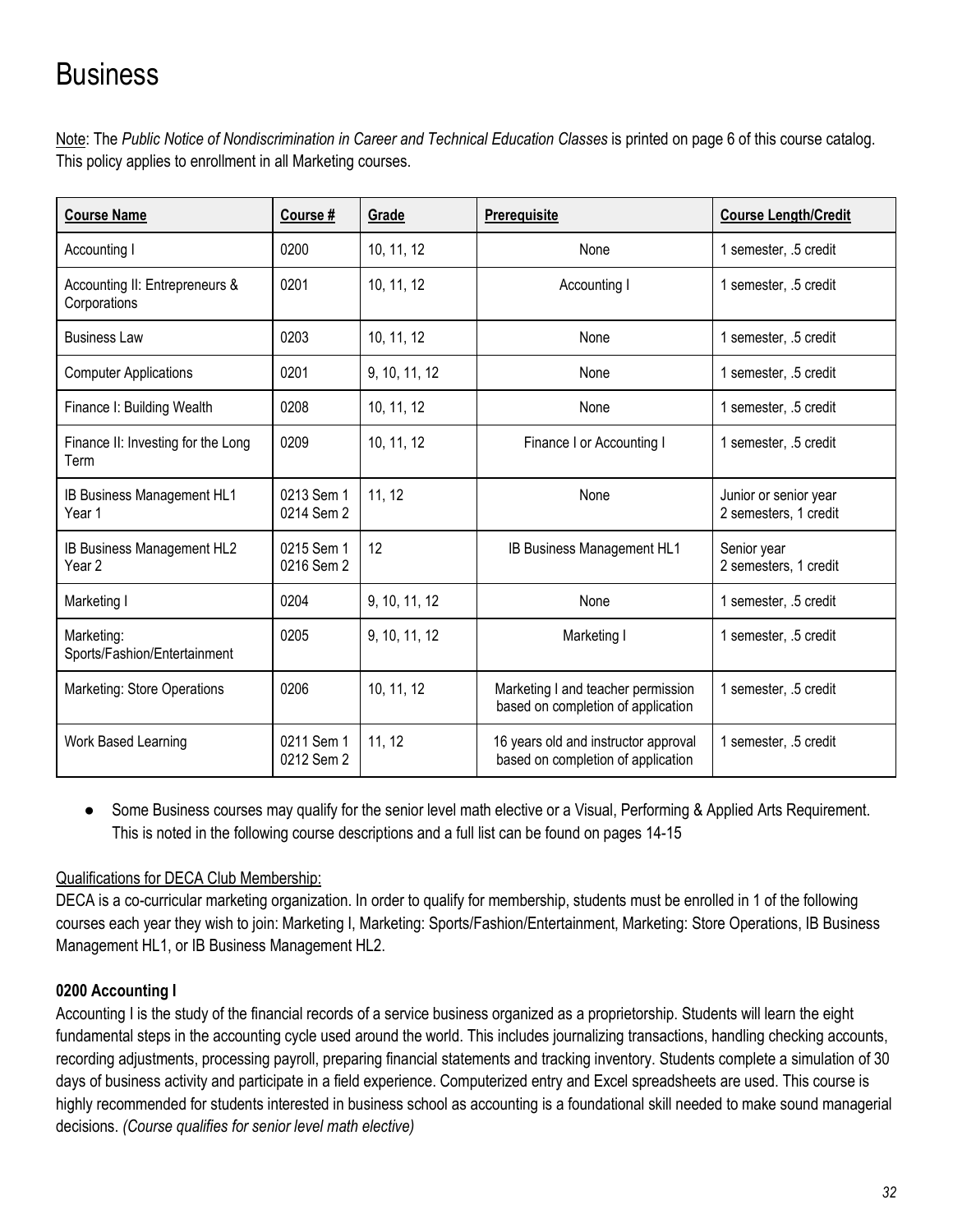# **0201 Accounting II: Entrepreneurs & Corporations**

Accounting II is the study of the financial records of a merchandising business organized as a corporation. Students will further their knowledge of accounting principles learned in Accounting I. New topics include special journals, stockholders' dividends, uncollectible accounts, depreciation methods, cost of merchandise sold, and notes. More extensive computerized accounting applications will be included through the use of accounting software, Excel, and an accounting simulation. This course is highly recommended for students majoring in Business in college or those interested in owning their own business. *(Course qualifies for senior level math elective)*

#### **0203 Business Law**

Business Law studies the basics of the court procedural systems, exploring criminal, civil, contractual and consumer law. Students learn advanced reading for informational skills, text condensing techniques, fact finding, and focus on writing with precision based on argument and evidence. Students script, perform and sit on juries during three mock trials, plus construct a "who done it" video using green screen technology pertaining to a breach of contract case. *(Course qualifies as Visual, Performing & Applied Art .5 credit)*

#### **0210 Computer Applications**

Students explore Microsoft Office 2016 improving their ability to create properly formatted Word documents, accurate Excel spreadsheets, and visually appealing charts, graphs or tables. Learning oral communication strategies and PowerPoint integration techniques, students exit class with a well-designed presentation template to use throughout their academic career. Students use the electronic calendar and self-pace their time on task. Promotable soft skills and work behaviors are woven through discussions and collaborative projects. Students format a professional resume and cover letter. The Microsoft Office Specialist (MOS) Industry certification is offered for free with practice tests and software available. *(Course qualifies as Visual, Performing & Applied Art .5 credit)*

# **0208 Finance I: Building Wealth**

Students learn four cornerstones of how to build, protect and grow one's personal net worth. Excel spreadsheet skills are developed through the budgeting to save unit. Collaboration skills are honed through a balance sheet creation project. Accounting fundamentals covered include paycheck math, banking operations, financial goal setting, checking account reconcilement, insurance needs, investing basics, and the dangers of credit extension. College costs, student loans and careers in terms of life earning potential are explored in depth. Students leave class with a detailed Excel budget, college cash flow plan, job search techniques, resume cover letter, and a financial plan to live on their own by age 24. *(Course qualifies for senior level math elective)*

# **0209 Finance II: Investing for the Long Term**

Picking up where Building Wealth leaves off, students focus on starting retirement planning by age 28. With a lens of 30-40 years until retirement, students learn stock & bond classifications, age-appropriate risk profiles, plus how to read stock market and financial report data. Using a financial statement analysis technique, students study one stock over four years witnessing how companies are run by numbers, how that process translates into profitability, and how stock investors earn a return through dividends and stock appreciation. Three major stock indexes are covered (Dow Jones, Standard & Poors 500 and the Russell 3000). Students leave class understanding why mutual funds diversify risk and stand as cost effective investment vehicles. *(Course qualifies for senior level math elective)*

# **IB Business Management HL1**

# **0213 Semester 1 / 0214 Semester 2**

IB Business Management is designed to give students an understanding of business theory as well as an ability to apply business principles, practices and skills. IB Business Management aims to help students understand the implications of business activity in a global market. Its intent is to give students an international perspective and to promote their appreciation of cultural diversity in the workplace through furthering the study of a variety of business topics such as Business Organization and Environment, Human Resources, Accounts and Finance, Operations Management and Marketing. Since this is designed as a two-year course, first priority will be given to juniors. *(Course qualifies for either senior level math elective or visual, performing & applied arts credit)*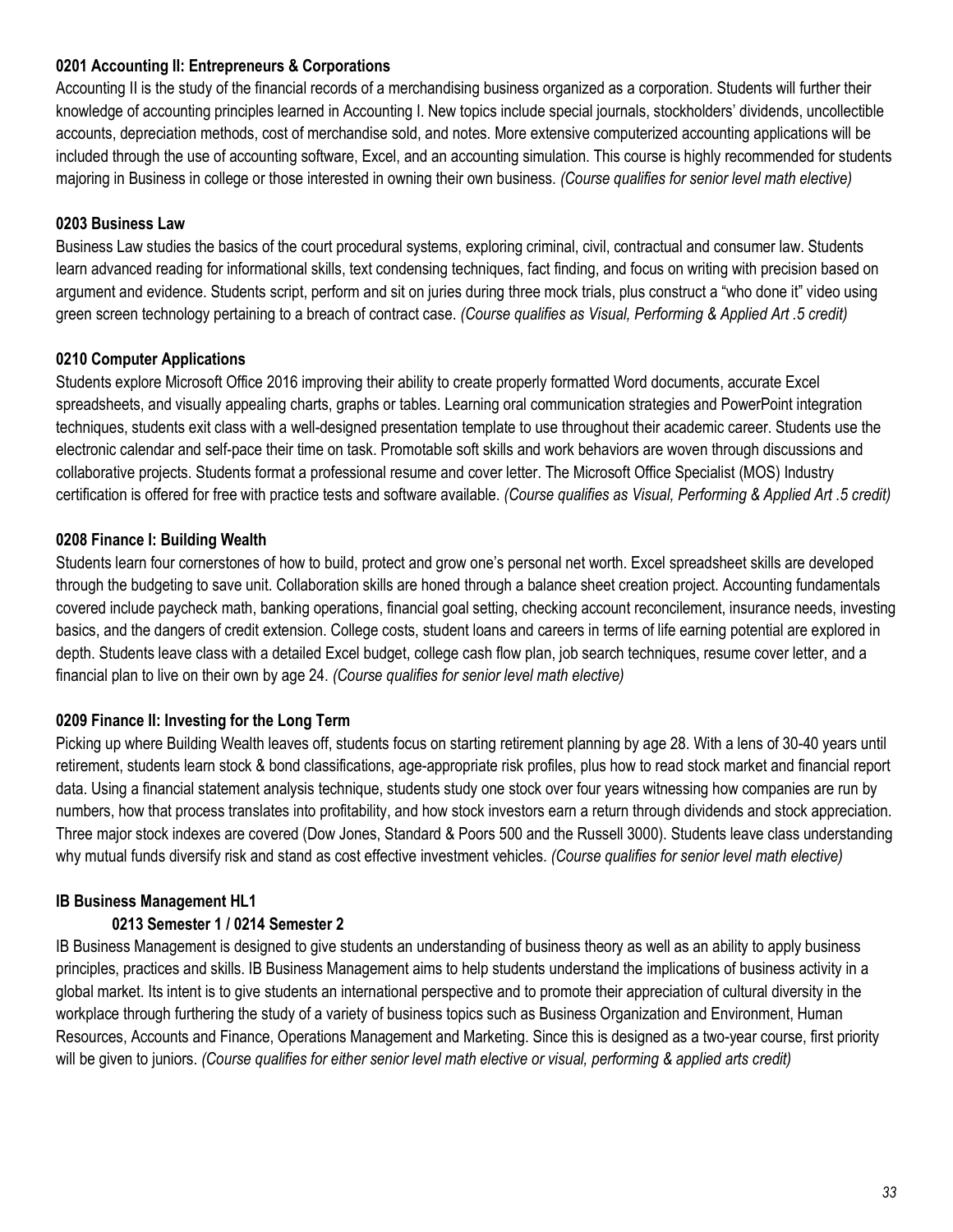# **IB Business Management HL2**

# **0215 Semester 1 / 0216 Semester 2**

IB Business Management is designed to give students an understanding of business theory as well as an ability to apply business principles, practices and skills. IB Business Management aims to help students understand the implications of business activity in a global market. Its intent is to give students an international perspective and to promote their appreciation of cultural diversity in the workplace through furthering the study of a variety of business topics such as Business Organization and Environment, Human Resources, Accounts and Finance, Marketing and Operations Management. In addition, the second year students will gather and synthesize business ideas, concepts and techniques from the topics listed above. Mock Internal and External Assessment testing will be administered. *(Course qualifies for either senior level math elective or visual, performing & applied arts credit)*

# **0204 Marketing I**

Marketing I focuses on the foundations of marketing and how they affect trade and consumer behaviors. Students will gain an understanding of how marketing impacts our economy, the decisions they make as consumers, and how companies try to influence individual purchase decisions. Students will focus on the functions of marketing through interactive lectures, discussions, application projects, and activities. *(Course qualifies for visual, performing & applied arts credit)*

# **0205 Marketing: Sports/Fashion/Entertainment**

Marketing: Sports/Fashion/Entertainment focuses on the functions of marketing and how they impact the sports, fashion, and entertainment industry. Students will gain an understanding of how marketing impacts our economy, the decisions they make as consumers, and how companies try to influence individual purchase decisions related to these industries. Students will participate in interactive lectures, discussions, application projects, and activities. Marketing I is a prerequisite for this course. *(Course qualifies for visual, performing & applied arts credit)*

# **0206 Marketing: Store Operations**

Marketing: Store Operations focuses on the functions of marketing and how they impact retail markets. Students will gain an authentic retail experience through running the Novi Cat Rack school store, while participating in interactive lectures, discussions, application projects, and activities. Marketing I is a prerequisite for this course. An application is also required. *(Course qualifies for either senior level math elective or visual, performing & applied arts credit)*

# **Work Based Learning**

# **0211 Semester 1 / 0212 Semester 2**

Work Based Learning (WBL) involves the study of communication, career strategy, school-to-career transition, workplace expectations, and self-awareness. It is a program of on-the-job training for students who wish to work on a supervised program for credit. Students explore their chosen career pathway and gain valuable work experience in that pathway. Employers provide on-the-job training and will evaluate students twice each semester. Coordinators can assist students in finding a suitable placement related to their career pathway or students can use an existing job they found on their own. Students must provide their own transportation, may not be employed/supervised by a relative and be enrolled in a class related to their job. All students interested in WBL must see the WBL coordinator to complete an application before registering for this course.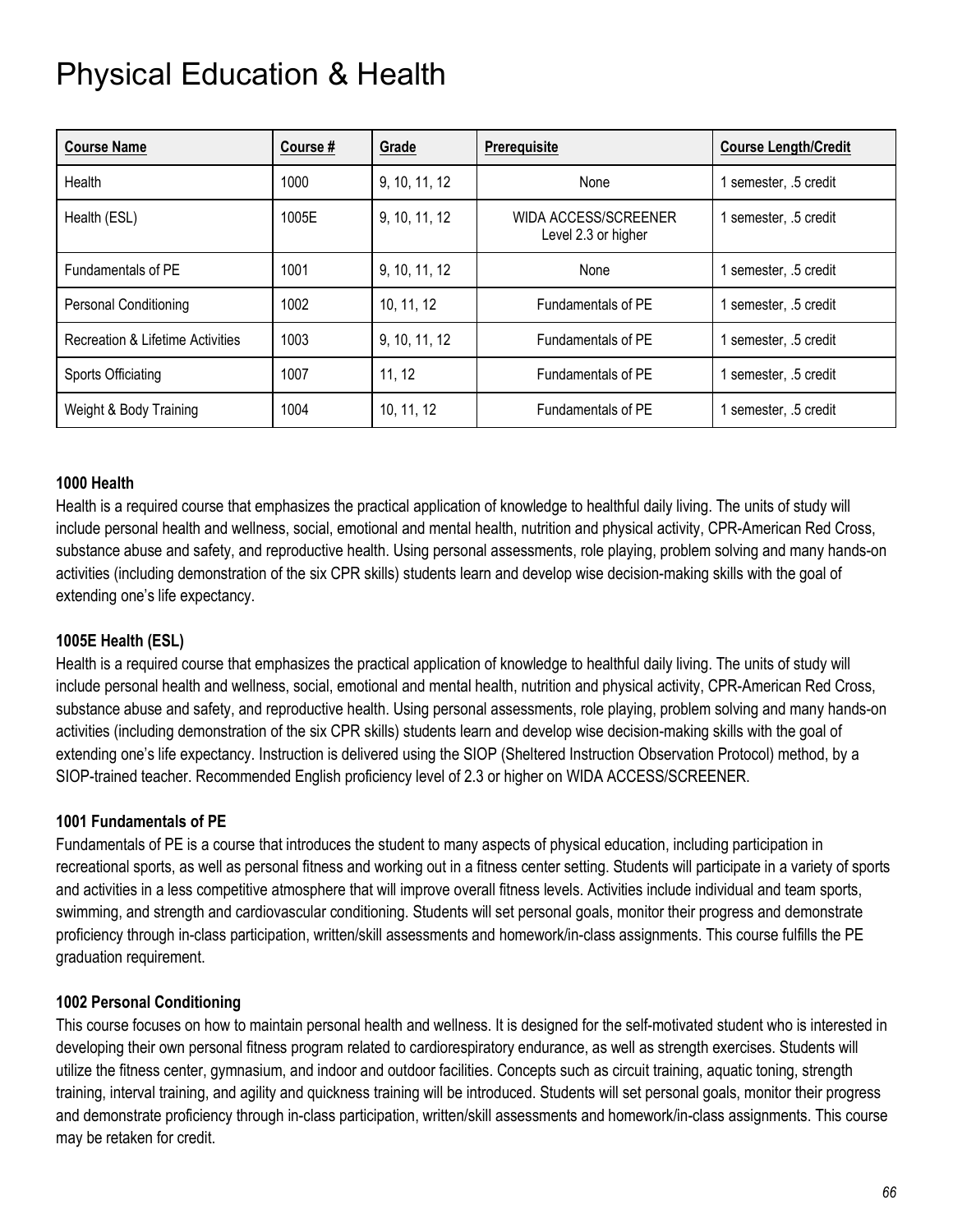#### **1003 Recreational and Lifetime Activities**

This course focuses on understanding and practicing basic skills and techniques of lifetime sports and activities in a friendly competitive setting. Instruction will include, but are not limited to handball, tennis, pickleball, softball, ultimate Frisbee, volleyball, soccer, badminton, floor hockey, flag football, swimming, international sports, and strength and cardiovascular conditioning. Assessment will include in-class participation, homework/in-class assignments and written/skill tests. This course may be retaken for credit.

#### **1007 Sports Officiating**

Knowledge of rules and officiating techniques will be learned in this class. This course is designed to enhance the student's knowledge of various selected sports, thereby leading to certification for their specific activities. Upon completion of this course, students will be referred for placement as paid officials in recreational leagues and summer programs.

#### **1004 Weight and Body Training**

Weight and Body Training is a course for the highly self-motivated student that will provide instruction in various training methods to help reach and maintain high levels of individual physical fitness. Training methods include, but are not limited to resistance training, plyometric training, agility and quickness training, and cardiovascular training. Students will utilize the fitness center, gymnasium, and indoor and outdoor facilities. Students will set personal goals and monitor their progress through a written progress journal. Active rest days will be included and take place in the gymnasium playing high energy sports and recreational games. This course may be retaken for credit.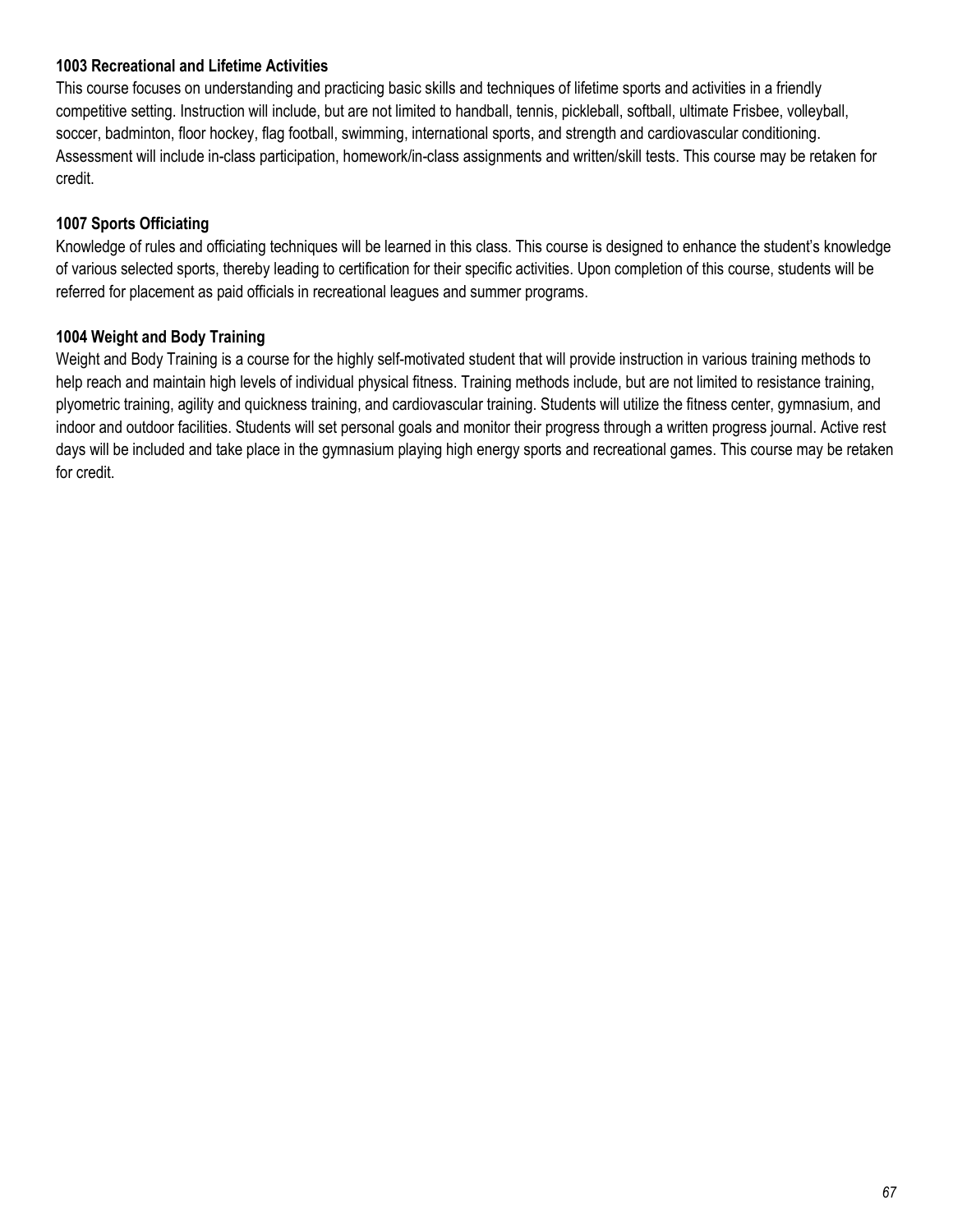# **Science**

| <b>Course Name</b>                                                | Course #                   | Grade         | Prerequisite                                                                                                                                 | <b>Course Length/Credit</b> |
|-------------------------------------------------------------------|----------------------------|---------------|----------------------------------------------------------------------------------------------------------------------------------------------|-----------------------------|
| Biology                                                           | 1102 Sem 1<br>1103 Sem 2   | 9, 10, 11, 12 | None                                                                                                                                         | 2 semesters, 1 credit       |
| Biology (ESL)                                                     | 1131E Sem 1<br>1132E Sem 2 | 9, 10, 11, 12 | WIDA ACCESS/SCREENER<br>Level 3.1 or higher                                                                                                  | 2 semesters, 1 credit       |
| Chemistry                                                         | 1110 Sem 1<br>1111 Sem 2   | 9, 10, 11, 12 | Algebra I                                                                                                                                    | 2 semesters, 1 credit       |
| Chemistry (ESL)                                                   | 1150E Sem 1<br>1151E Sem 2 | 9, 10, 11, 12 | Algebra I & WIDA ACCESS/<br>SCREENER Level 2.3 or higher                                                                                     | 2 semesters, 1 credit       |
| Physics                                                           | 1114 Sem 1<br>1115 Sem 2   | 9, 10, 11, 12 | Algebra I                                                                                                                                    | 2 semesters, 1 credit       |
| Physics (ESL)                                                     | 1152E Sem 1<br>1153E Sem 2 | 9, 10, 11, 12 | Algebra I & WIDA ACCESS/<br>SCREENER Level 2.5 or higher                                                                                     | 2 semesters, 1 credit       |
| <b>Advanced Placement Biology</b>                                 | 1105 Sem 1<br>1106 Sem 2   | 10, 11, 12    | Chemistry and Biology (highly<br>recommended)                                                                                                | 2 semesters, 1 credit       |
| <b>Advanced Placement Chemistry</b>                               | 1113 Sem 2<br>1112 Sem 1   | 10, 11, 12    | Algebra II (required) and Chemistry<br>(highly recommended)                                                                                  | 2 semesters, 1 credit       |
|                                                                   |                            | 9             | Honors Algebra II with a grade of 'B' or<br>higher; concurrent enrollment in<br>Honors Pre-Calculus or higher;<br>prerequisite override form |                             |
| <b>Advanced Placement</b><br><b>Environmental Science</b>         | 1121 Sem 1<br>1122 Sem 2   | 10, 11, 12    | Grade of B- or higher in both Biology<br>and Algebra I required (or teacher<br>override); Chemistry highly<br>recommended                    | 2 semesters, 1 credit       |
| Advanced Placement Physics C:<br><b>Electricity and Magnetism</b> | 1118 Sem 1<br>1119 Sem 2   | 10, 11, 12    | Must have completed or be enrolled in<br>AP Calculus AB                                                                                      | 2 semesters, 1 credit       |
| Advanced Placement Physics C:<br><b>Mechanics</b>                 | 1116 Sem 1<br>1117 Sem 2   | 10, 11, 12    | Must have completed or be enrolled in<br>AP Calculus AB                                                                                      | 2 semesters, 1 credit       |
| <b>Forensic Science</b>                                           | 1104                       | 10, 11, 12    | Biology, Chemistry, and Algebra I<br>strongly recommended                                                                                    | 1 semester, .5 credit       |
| Genetics and Medical Technology                                   | 1109                       | 10, 11, 12    | Biology                                                                                                                                      | 1 semester, .5 credit       |
| Human Anatomy & Physiology                                        | 1107                       | 10, 11, 12    | Biology (C or higher recommended)                                                                                                            | 1 semester, .5 credit       |
| IB Biology HL1: Cell Biology and<br>Genetics/AP Biology           | 1123 Sem 1<br>1124 Sem 2   | 11            | Biology (recommended) & Chemistry<br>(highly recommended)                                                                                    | 2 semesters, 1 credit       |
| IB Biology HL2: Botany and<br>Human Biology                       | 1125 Sem 1<br>1126 Sem 2   | 12            | IB Biology HL1: Cell Biology and<br>Genetics                                                                                                 | 2 semesters, 1 credit       |
| <b>IB Physics SL</b>                                              | 1129 Sem 1<br>1130 Sem 2   | 11, 12        | Algebra I                                                                                                                                    | 2 semesters, 1 credit       |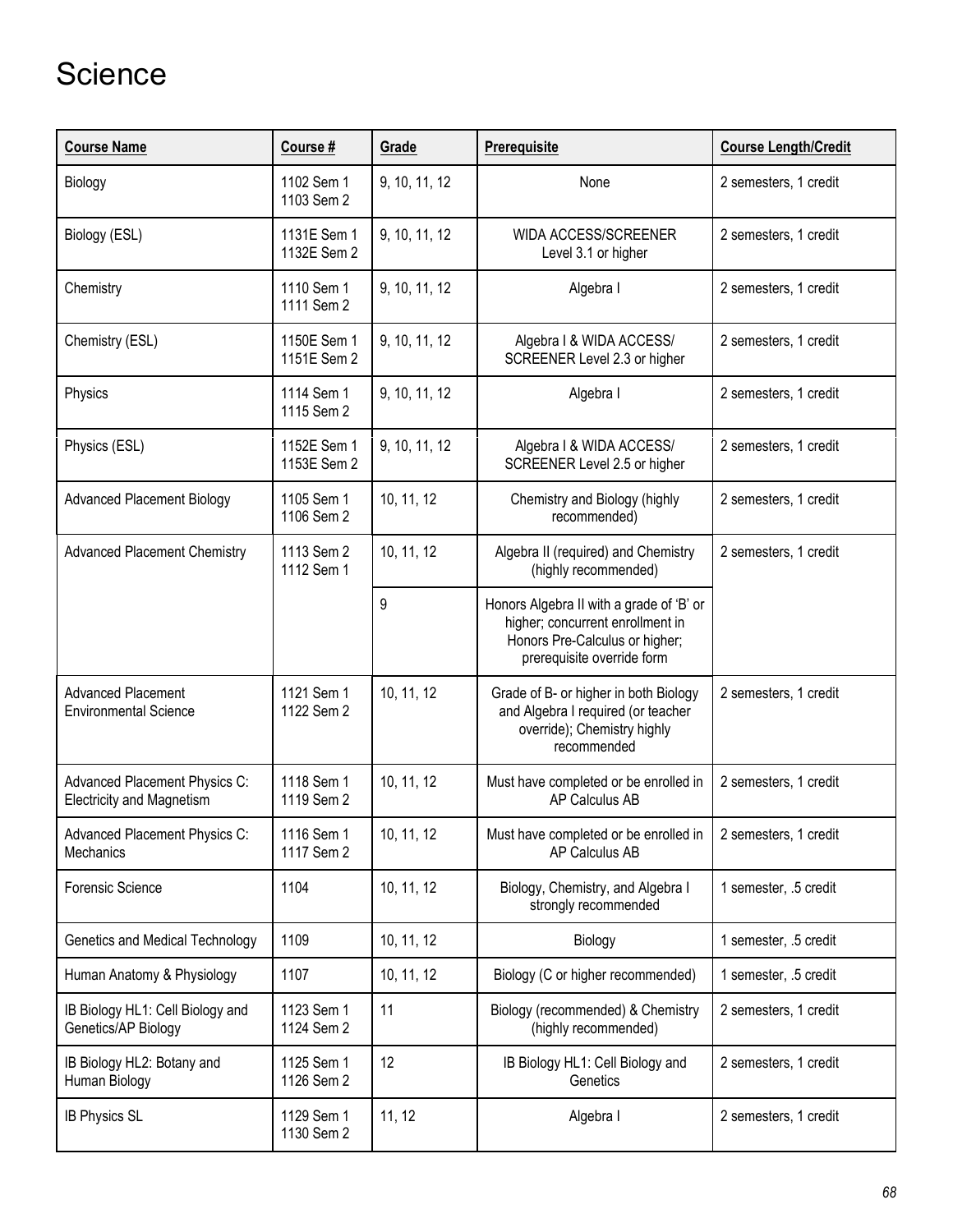| <b>Course Name</b>                                        | Course #                 | Grade  | <b>Prerequisite</b>                                         | <b>Course Length/Credit</b> |
|-----------------------------------------------------------|--------------------------|--------|-------------------------------------------------------------|-----------------------------|
| IB Sports, Exercise and Health<br>Science HL1             | 1146 Sem 1<br>1147 Sem 2 | 11, 12 | None                                                        | 2 semesters, 1 credit       |
| IB Sports, Exercise and Health<br>Science HL <sub>2</sub> | 1148 Sem 1<br>1149 Sem 2 | 12     | IB Sports, Exercise and Health<br>Science HL1               | 2 semesters, 1 credit       |
| <b>Medical Careers Exploration</b>                        | 1108                     | 11, 12 | Human Anatomy & Physiology and<br>completion of application | semester, .5 credit         |

● Some Science courses may qualify for the senior level math elective or a Visual, Performing & Applied Arts Requirement. This is noted in the following course descriptions and a full list can be found on pages 14-15.

#### **Biology**

#### **1102 Semester 1 / 1103 Semester 2**

This Biology course uses the Science and Engineering Practices and Crosscutting Concepts from the Michigan Science Standards to explore topics including Matter & Energy in Organisms & Ecosystems, Interdependent Relationships in Ecosystems, Structure & Function, inheritance and variation of Traits, and Natural Selection & Evolution.

#### **Biology (ESL)**

#### **1131E Semester 1 / 1132E Semester 2**

This is a sheltered class for ESL students only. This Biology course uses the Science and Engineering Practices and Crosscutting Concepts from the Michigan Science Standards to explore topics including Matter and Energy in Organisms and Ecosystems, Interdependent Relationships in Ecosystems, Structure and Function, Inheritance and Variation of Traits, and Natural Selection and Evolution. Instruction is delivered using the SIOP (Sheltered Instruction Observation Protocol) method by a SIOP-trained teacher., Recommended English proficiency of 3.1 or higher on WIDA ACCESS/SCREENER.

#### **Chemistry**

#### **1110 Semester 1 / 1111 Semester 2**

This chemistry course uses the Science & Engineering Practices and Crosscutting Concepts from the Michigan Science Standards to explore topics including Structure of the Atom, Matter & the Periodic Table, Energy & Reactions, and Environmental Chemistry.

#### **Chemistry (ESL)**

#### **1150E Semester 1 / 1151E Semester 2**

This course uses the Science and Engineering Practices and Crosscutting Concepts from the Michigan Science Standards to explore topics including Structure of the Atom, Matter and The Periodic Table, Energy and Reactions, and Environmental Chemistry. This course is taught by a SIOP (Sheltered Instruction Observation Protocol) trained teacher. It is recommended that students have a WIDA ACCESS/SCREENER level of 2.3 or high to take this course.

#### **Physics**

#### **1114 Semester 1 / 1115 Semester 2**

This Physics course uses the Science & Engineering Practices and Crosscutting Concepts from the Michigan Science Standards to explore topics including Forces & Interactions, Energy, Waves & Electromagnetic Variation, and Astro & Planetary Physics.

#### **Physics (ESL)**

#### **1152E Semester 1 / 1153E Semester 2**

This course uses the Science and Engineering Practices and Crosscutting Concepts from the Michigan Science Standards to explore topics including Forces and Interactions, Energy, Waves and Electromagnetic Variation, and Astronomy and Planetary Physics. This course is taught by a SIOP (Sheltered Instruction Observation Protocol) trained teacher. It is recommended that students have a WIDA ACCESS/SCREENER level of 2.5 or higher to take this course.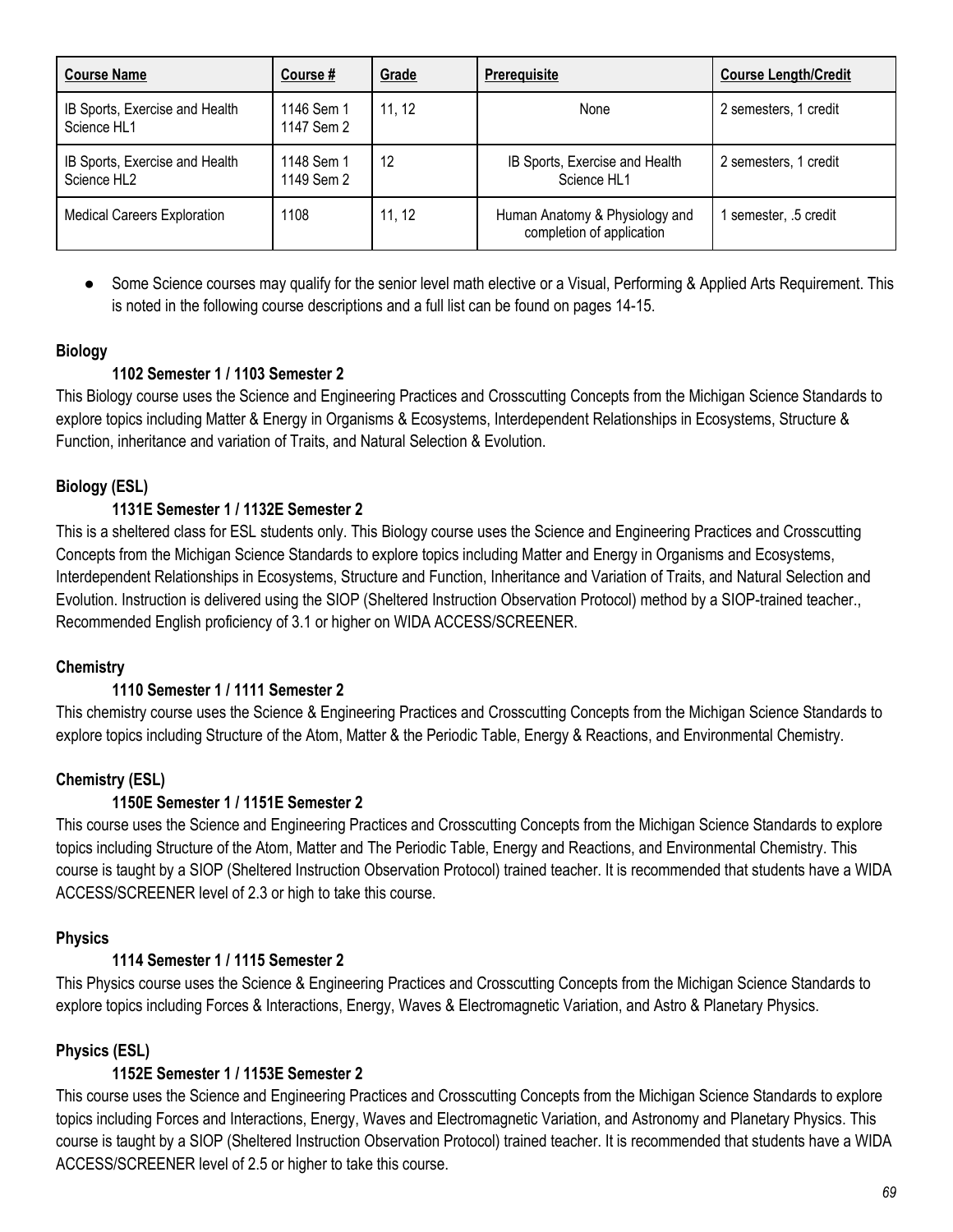## **Advanced Placement Biology**

## **1105 Semester 1 / 1106 Semester 2**

The AP Biology course at Novi High School is a full year course. We have adequate time built into our schedule to allow students to complete the course material in a reasonable manner with three weeks devoted to review and preparation for the AP exam. The AP Biology course at Novi High School conforms to the standards instituted by the College Board for all AP Courses. All topics in *The AP Biology Curriculum Framework* are included. The course is organized into four units utilizing the Big Ideas included in the curriculum framework.

Unit One: Evolution- The process of evolution drives the diversity and unity of life.

Unit Two: Energy Utilization- Biological systems utilize free energy and molecular building blocks to grow, to reproduce and to maintain dynamic homeostasis.

Unit Three: Information storage and processing- Living systems store, retrieve, transmit and respond to information essential to life processes.

Unit Four: Biological Interactions: Biological systems interact, and these systems and their interactions possess complex properties.

Emphasis on the following seven science processes will be integrated within the course and will be reinforced through a variety of laboratory experiences throughout the year.

- 1. The student can use representations and models to communicate scientific phenomena and solve scientific problems.
- 2. The student can use mathematics appropriately.
- 3. The student can engage in scientific questioning to extend thinking or to guide investigations within the context of the AP course.
- 4. The student can plan and implement data collection strategies appropriate to a particular scientific question.
- 5. The student can perform data analysis and evaluation of evidence.
- 6. The student can work with scientific explanations and theories.
- 7. The student is able to connect and relate knowledge across various scales, concepts and representations in and across domains.

Prerequisites: Chemistry (highly recommended) and Biology (highly recommended)

## **AP Biology/IB Biology HL 1: Cell Biology and Genetics**

#### **1123 Semester 1 / 1124 Semester 2**

Beginning in the fall of 2021, IB Biology will now include AP Biology. This means that students taking IB Biology HL 1 will learn the AP Biology curriculum and prepare for the AP exam during year I of the course. Then, in year II, students will complete the IB Biology HL curriculum and prepare for the IB Biology examination. *Due to the requirements of the IB Program, this course option is only available for 11th graders.* In addition to the AP curriculum, students will delve deeper into AP/IB cross-course concepts in year I and have an increased number of laboratory experiences to align with the IB curriculum. Students that sign up for this course are committing to a 2 year program: AP/IB biology in year 1, and IB Biology HL 2 in year 2. Students interested in life or medical sciences after high school are strongly encouraged to consider this course as the second year dives into anatomy and physiology, neuroscience, and statistical analysis.

The course is organized into four units utilizing the Big Ideas from AP Biology included in the curriculum framework and supplementing these ideas with additional material from the IB Biology framework.

Unit One: Biochemistry and Cells- Biological systems utilize free energy and molecular building blocks to grow, to reproduce and to maintain dynamic homeostasis.

Unit Two:Genetics- Living systems store, retrieve, transmit and respond to information essential to life processes.

Unit Three: Ecology- Biological systems interact, and these systems and their interactions possess complex properties.

Unit Four: Evolution- The process of evolution drives the diversity and unity of life.

Prerequisites: Chemistry (highly recommended) and Biology (recommended)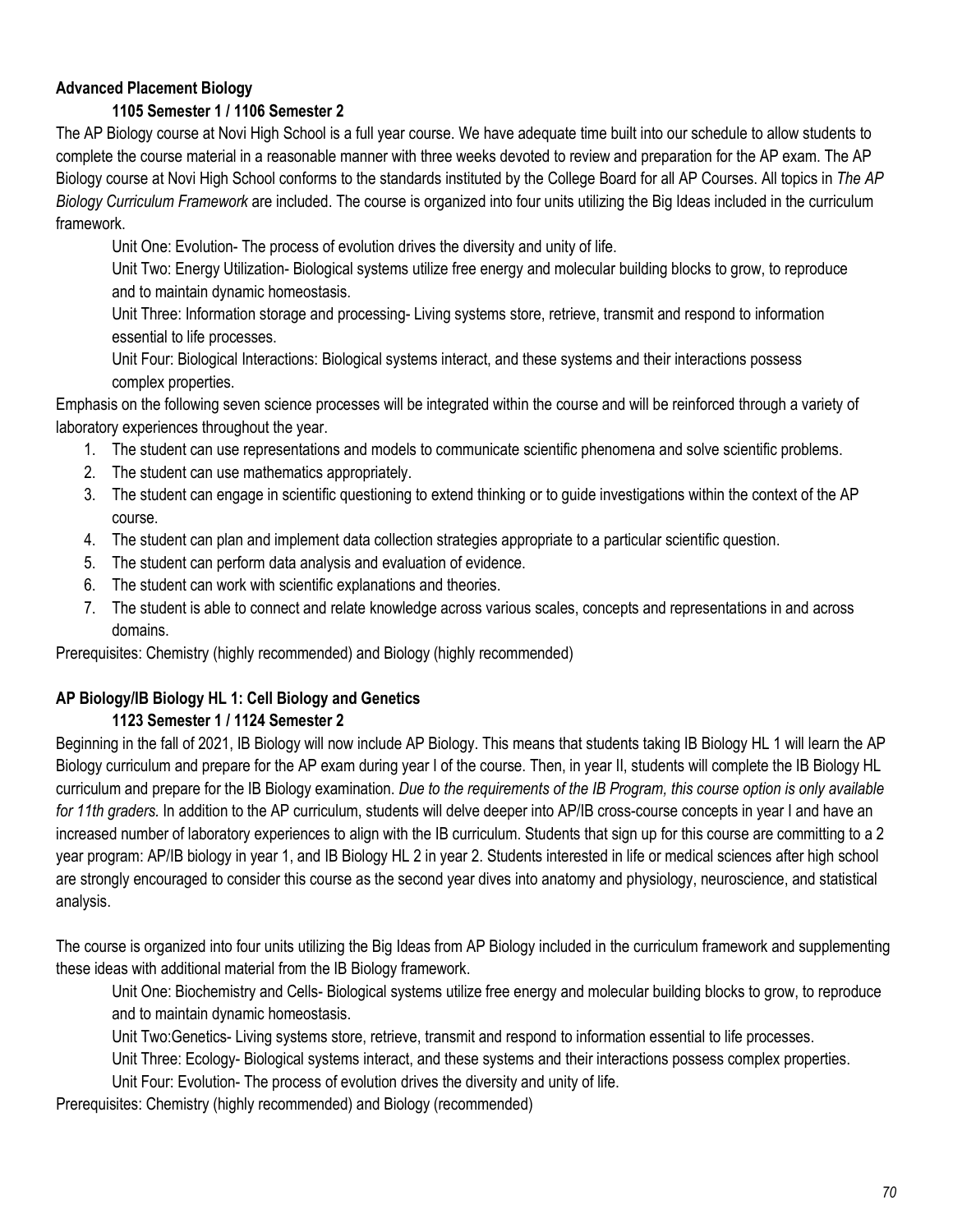## **Advanced Placement Chemistry**

## **1112 Semester 1 / 1113 Semester 2**

Advanced placement chemistry is a college-level, fast paced course that places an increased importance on the topics covered in general chemistry. Topics such as the structure of matter, kinetic theory of gases, chemical equilibrium, kinetics, and thermodynamics are presented in considerable depth. There is also more emphasis on laboratory investigations and chemical calculations. *(Course qualifies for senior level math elective)*

## **Advanced Placement Environmental Science**

## **1121 Semester 1 / 1122 Semester 2**

The AP Environmental Science (APES) course at NHS is a full year course designed to prepare students for the College Board Advanced Placement Environmental Science Exam. The goal of this course is to expose students to the scientific principles, concepts and methodologies required to understand the interrelationships of the natural world; to identify and analyze problems both natural and human-made; to evaluate the relative risks associated with these problems; and to examine the alternative solutions for resolving and/or preventing them. Several themes cut across the many topics covered in APES, including: (1) science is a process of learning about how the world works and changes; (2) energy conversions underlie all ecological processes; (3) the Earth is one interconnected system made up of related, smaller systems; (4) humans alter natural systems; (5) environmental problems have a cultural and social context; and (6) human survival depends on developing sustainable practices. Major units of study include sustainability; life on earth; human population growth (including implications of this growth, and possible ways to impact this growth); earth systems and resources; land and water resources; energy resources; global change (including climate change and loss of biodiversity); and hazards to human health, including pollution of water and air and creation of solid and hazardous wastes. The use of technology and collaboration will be stressed.

## **Advanced Placement Physics C: Electricity and Magnetism**

## **1118 Semester 1 / 1119 Semester 2**

Advanced Placement Physics C: Electricity and Magnetism is equivalent to a first year college-level physics course. The course will address concepts related to electrostatics, conductors, capacitors, dielectrics, electric circuits, magnetic fields, and electromagnetism. Students will use methods of calculus, when appropriate, to study and solve problems in the classroom and laboratory. *(Course qualifies for senior level math elective)*

## **Advanced Placement Physics C: Mechanics**

#### **1116 Semester 1 / 1117 Semester 2**

Advanced Placement Physics C: Mechanics is equivalent to a first year college-level physics course. The course will address concepts related to kinematics, Newton's laws of motion, work, energy, and power, linear momentum, circular motion and rotation, and oscillations and gravity. Students will use methods of calculus, when appropriate, to study and solve problems in the classroom and laboratory. *(Course qualifies for senior level math elective)*

## **1104 Forensic Science**

Forensic Science is the study of the application of science to areas of law. Topics include introduction to law, types of civil and criminal cases, Michigan crimes, crime scene analysis, evidence, handwriting, fingerprinting, blood, blood spatter, footprints, chemical testing of unknown substances, hair and fiber evidence, trace evidence, DNA and forensic medicine. Throughout the year, students will participate in lectures, discussions, laboratory investigations, videos and more. This is an upper level class for college bound students. Strongly recommended prerequisites include Biology, Chemistry.

## **1109 Genetics and Medical Technology**

Genetics and Medical Technology is an enrichment course for students wishing to increase their knowledge in medical and genetic research. Students will explore and build skills for careers as doctors, nurses, genetic counselors, clinical laboratory technologists, medical technologists, and clinical laboratory technicians. In the last 25 years, the U.S. biotechnology industry has created more than 198,000 high-quality jobs, at over 1,400 pharmaceutical, agricultural, industrial and instrumentation biotechnology companies, plus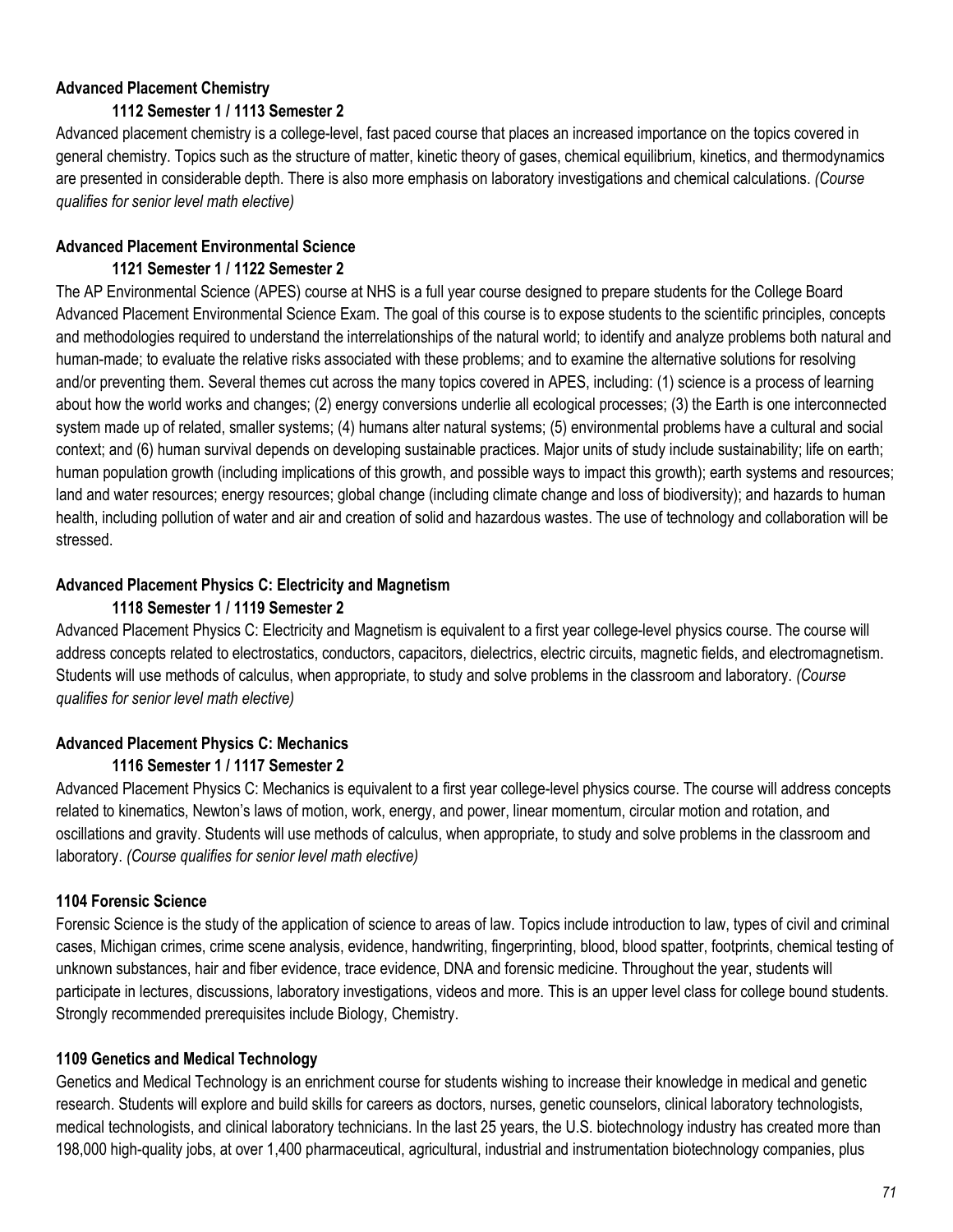more at academic and government agencies. This course will provide students with the basic knowledge and skills necessary to take advantage of these career opportunities. Students will learn about and use the medical and genetic technologies that are making news headlines. This includes isolation and manipulation of DNA, DNA fingerprinting and medical diagnostic tests. *(Course qualifies for senior level math elective)*

#### **1107 Human Anatomy and Physiology**

Human Anatomy and Physiology is an in-depth examination of the structures (Anatomy) and functions (Physiology) of the Human body. The course will begin with an overview of the human body followed by examinations of the various organ systems including skeletal, muscular, integument, cardiovascular, digestive, respiratory, excretory, reproductive, and nervous. Material will be related to real word applications with emphasis on health and medical condition. This class includes a practical dissection experience.

#### **IB Biology HL 1: Cell Biology and Genetics/AP Biology 1123 Semester 1 / 1124 Semester 2**

Beginning in the fall of 2021, IB Biology will now include AP Biology. This means that students taking IB Biology HL 1 will learn the AP Biology curriculum and prepare for the AP exam during year I of the course. Then, in year II, students will complete the IB Biology HL curriculum and prepare for the IB Biology examination. *Due to the requirements of the IB Program, this course option is only available*  for 11th graders. In addition to the AP curriculum, students will delve deeper into AP/IB cross-course concepts in year I and have an increased number of laboratory experiences to align with the IB curriculum. Students that sign up for this course are committing to a 2 year program: AP/IB biology in year 1, and IB Biology HL 2 in year 2. Students interested in life or medical sciences after high school are strongly encouraged to consider this course as the second year dives into anatomy and physiology, neuroscience, and statistical analysis.

The course is organized into four units utilizing the Big Ideas from AP Biology included in the curriculum framework and supplementing these ideas with additional material from the IB Biology framework.

Unit One: Biochemistry and Cells- Biological systems utilize free energy and molecular building blocks to grow, to reproduce and to maintain dynamic homeostasis.

Unit Two:Genetics- Living systems store, retrieve, transmit and respond to information essential to life processes.

Unit Three: Ecology- Biological systems interact, and these systems and their interactions possess complex properties.

Unit Four: Evolution- The process of evolution drives the diversity and unity of life.

Prerequisites: Chemistry (highly recommended) and Biology (recommended)

## **IB Biology HL 2: Botany and Human Biology**

## **1125 Semester 1 / 1126 Semester 2**

This is the second course in the two-year IB HL Biology curriculum. Topics include Plant Biology, Anatomy and Physiology, Neurobiology, and statistical analysis. During this year, students will complete a student-driven laboratory or research project(internal assessment). Upon completion of year 2, students will be prepared for the IB HL exam. This course meets the Michigan Merit curriculum requirements for Life Science and also includes an introduction to important topics in the medical fields. IB certification will be by external and internal examination and colleges may offer credit for impressive scores.

## **IB Physics SL**

#### **1129 Semester 1 / 1130 Semester 2**

The IB Physics SL course will provide students with a challenging and rewarding experience in Physics. The course will focus on developing conceptual understanding and problem-solving skills through the study of the following topics: Physics and physical measurement, mechanics, thermal physics, oscillations and waves, electric current, fields and forces, atomic and nuclear physics, energy, power and climate change. Students will actively participate in their learning through discussions and investigations linked to the different theoretical concepts. The course will seek to foster students' appreciation of the scientific process while building collaborative, manipulative, and analytical skills. Problem solving will not require calculus; however, a strong background in Mathematics is beneficial. Students may elect to take the course for IB certification, a process that involves internal and external assessments. Stu- dents who elect this option will be responsible for the related fees. *(Course qualifies for senior level math elective)*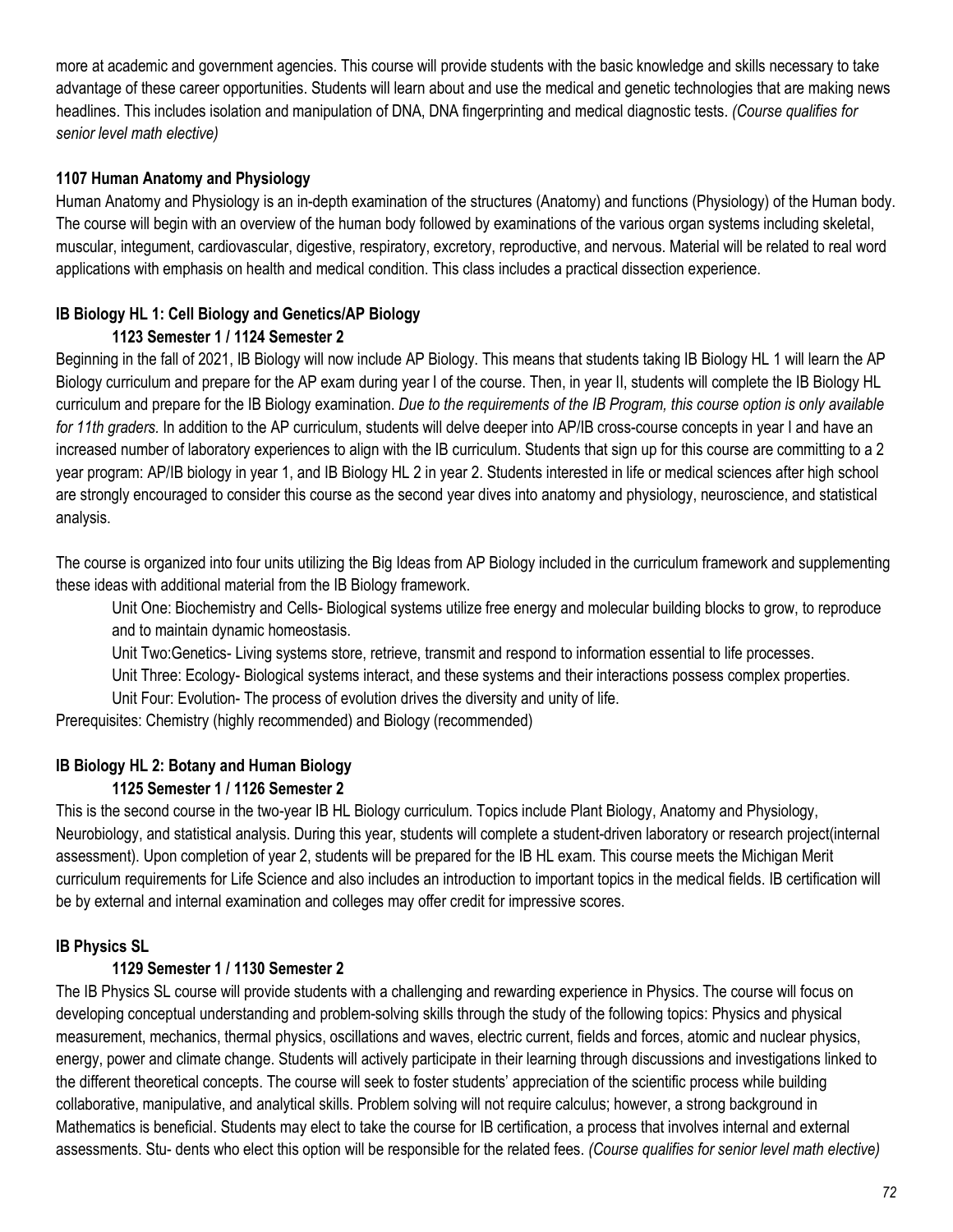# **IB Sports, Exercise and Health Science HL1 1146 Semester 1 / 1147 Semester 2**

This course can be taken to meet the Group 4 HL requirement for the IB diploma or certificate program. This is the first course in a twoyear IB HL curriculum. SEHS incorporates the traditional disciplines of anatomy and physiology, biomechanics, psychology and nutrition, which are studied in the context of sports, exercise and health. Students will cover six core topics, seven additional high level topics and two option topics (chosen by the teacher), and carry out practical (experimental) investigations in both laboratory and field settings. This will provide an opportunity to acquire the knowledge and understanding necessary to apply scientific principles and critically analyze human performance. *(Course qualifies for senior level math elective)*

# **IB Sports, Exercise and Health Science HL2**

# **1148 Semester 1 / 1149 Semester 2**

This is the second course in a two-year IB HL curriculum. Upon completion students will be prepared for the IB Sports, Exercise and Health Science HL Exam. **The completion of IB SEHS HL 2 fulfills the Novi High School Health and PE Credit.** *(Course qualifies for senior level math elective)*

# **1108 Medical Careers Exploration**

The Medical Careers Exploration course is part of the Providence Park Hospital—Novi Community Schools Partnership. Students enrolled in this course will explore in detail a wide variety of medical and health services careers. Web based research and information gathering regarding each career pathway will occur on the high school campus, with hands-on follow-up to occur on the Providence Park Hospital campus or be provided by Providence personnel. *(Course qualifies for visual, performing & applied arts credit)* Note: This course will be scheduled to take place during an extended 6th period, with students dismissed 14 minutes after the end of the regularly scheduled school day.

\* Students interested in this course must complete the application available on the Novi High School Counseling website (see Class Applications under the Scheduling link).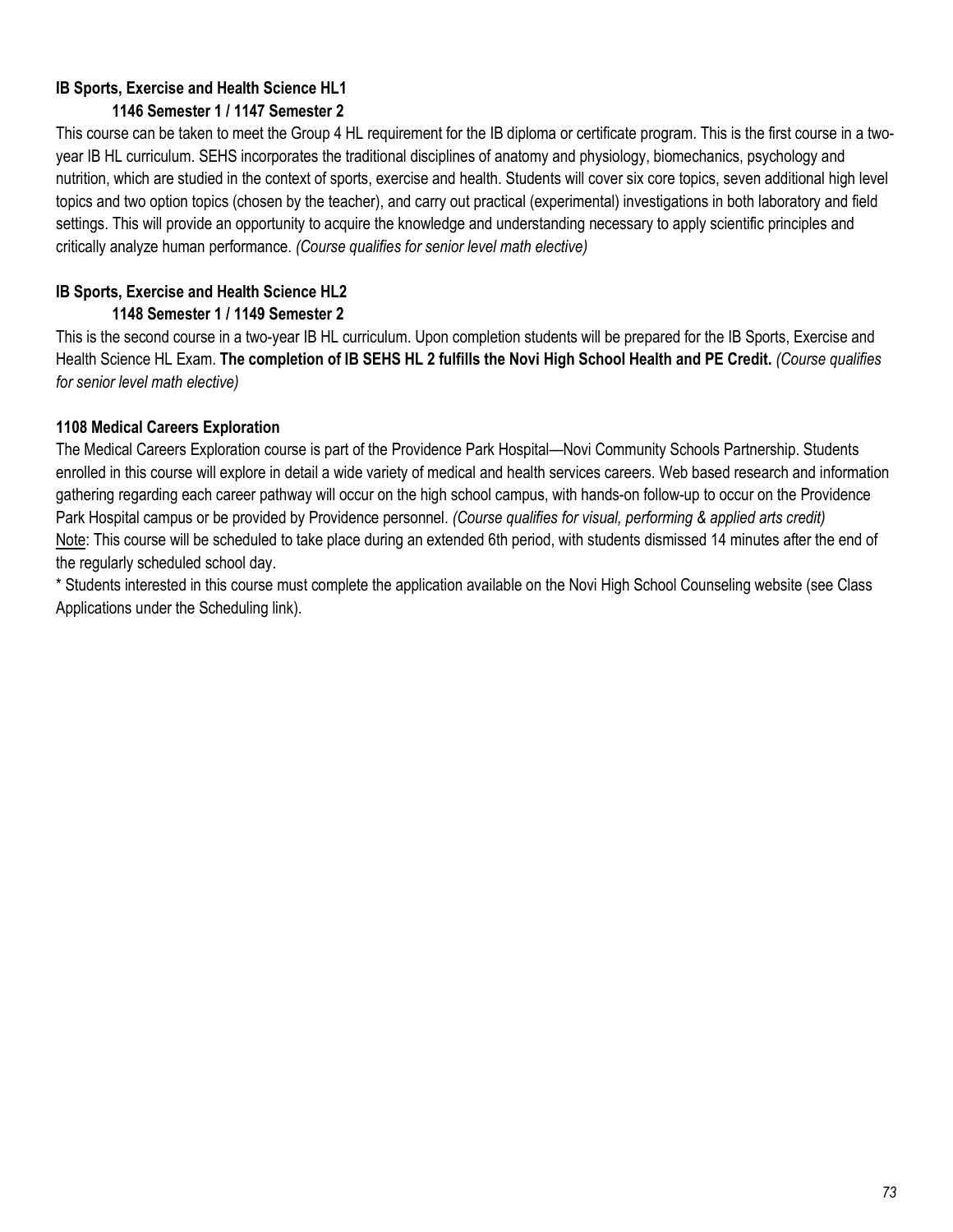# Social Studies

| <b>Course Name</b>                                        | Course #                   | Grade         | Prerequisite                                                                                                      | <b>Course Length/Credit</b> |
|-----------------------------------------------------------|----------------------------|---------------|-------------------------------------------------------------------------------------------------------------------|-----------------------------|
| US History: 1877 to Present                               | 1200 Sem 1<br>1201 Sem 2   | 9, 10, 11, 12 | None                                                                                                              | 2 semesters, 1 credit       |
| U.S. History: 1877 to Present<br>(ESL)                    | 1224E Sem 1<br>1225E Sem 2 | 9, 10, 11, 12 | <b>WIDA ACCESS/SCREENER</b><br>Level 2.2 or higher                                                                | 2 semesters, 1 credit       |
| Civics                                                    | 1202                       | 9, 10, 11, 12 | If taking in 9th grade, must have<br>earned a 'B' or higher in all previous<br>Social Studies and English courses | 1 semester, .5 credit       |
| Civics (ESL)                                              | 1202 CIV E                 | 10, 11, 12    | WIDA ACCESS/SCREENER<br>Level 2.8 or higher                                                                       | 1 semester, .5 credit       |
| Economics                                                 | 1203                       | 9, 10, 11, 12 | Recommended after successful<br>completion of Civics                                                              | 1 semester, .5 credit       |
| Economics (ESL)                                           | 1203 ECO E                 | 10, 11, 12    | <b>WIDA ACCESS/SCREENER</b><br>Level 2.5 or higher                                                                | 1 semester, .5 credit       |
| World History                                             | 1208 Sem 1<br>1209 Sem 2   | 11, 12        | None                                                                                                              | 2 semesters, 1 credit       |
| World History (ESL)                                       | 1232E Sem 1<br>1233E Sem 2 | 11, 12        | WIDA ACCESS/SCREENER<br>Level 3.3 or higher                                                                       | 2 semesters, 1 credi        |
| Advanced Placement European<br>History                    | 1212 Sem 1<br>1213 Sem 2   | 10, 11, 12    | Earned a 'B' or higher in all previous<br>Social Studies and English courses                                      | 2 semesters, 1 credit       |
| <b>Advanced Placement</b><br>Macroeconomics               | 1611 Sem 2                 | 10, 11, 12    | Successful completion or concurrent<br>enrollment in AP US Gov., Civics, or<br>AP Microeconomics                  | 1 semester, .5 credit       |
| <b>Advanced Placement</b><br>Microeconomics               | 1610 Sem 1                 | 10, 11, 12    | Earned a 'B' or higher in Algebra II or<br>concurrent enrollment in Honors<br>Algebra II or above                 | 1 semester, .5 credit       |
| Advanced Placement Psychology                             | 1216 Sem 1<br>1217 Sem 2   | 11, 12        | Earned a 'B' or higher in all previous<br>English and Biology courses                                             | 2 semesters, 1 credit       |
| Advanced Placement U.S.<br>Government & Politics          | 1218 Sem 1<br>1219 Sem 2   | 10, 11, 12    | Earned a 'B' or higher in all previous<br>Social Studies and English courses                                      | 2 semesters, 1 creditHL1/SL |
| <b>Advanced Placement United</b><br><b>States History</b> | 1214 Sem 1<br>1215 Sem 2   | 10, 11, 12    | Earned at least a 'B+' or higher in<br>Social Studies and ELA9                                                    | 2 semesters, 1 credit       |
| <b>Big History</b>                                        | 1234                       | 10, 11, 12    | None                                                                                                              | 1 semester, .5 credit       |
| Detroit History                                           | 1210                       | 9, 10, 11, 12 | None                                                                                                              | 1 semester, .5 credit       |
| IB 20th Century World History<br>HL1/SL                   | 1230 Sem 1<br>1231 Sem 2   | 11, 12        | None                                                                                                              | 2 semesters, 1 credit       |
| IB History of the Americas HL2                            | 1237 Sem 1<br>1238 Sem 2   | 12            | IB 20th Century World History HL1                                                                                 | 2 semesters, 1 credit       |
| IB Theory of Knowledge 1                                  | 1228                       | 11            | None                                                                                                              | 1 semester, .5 credit       |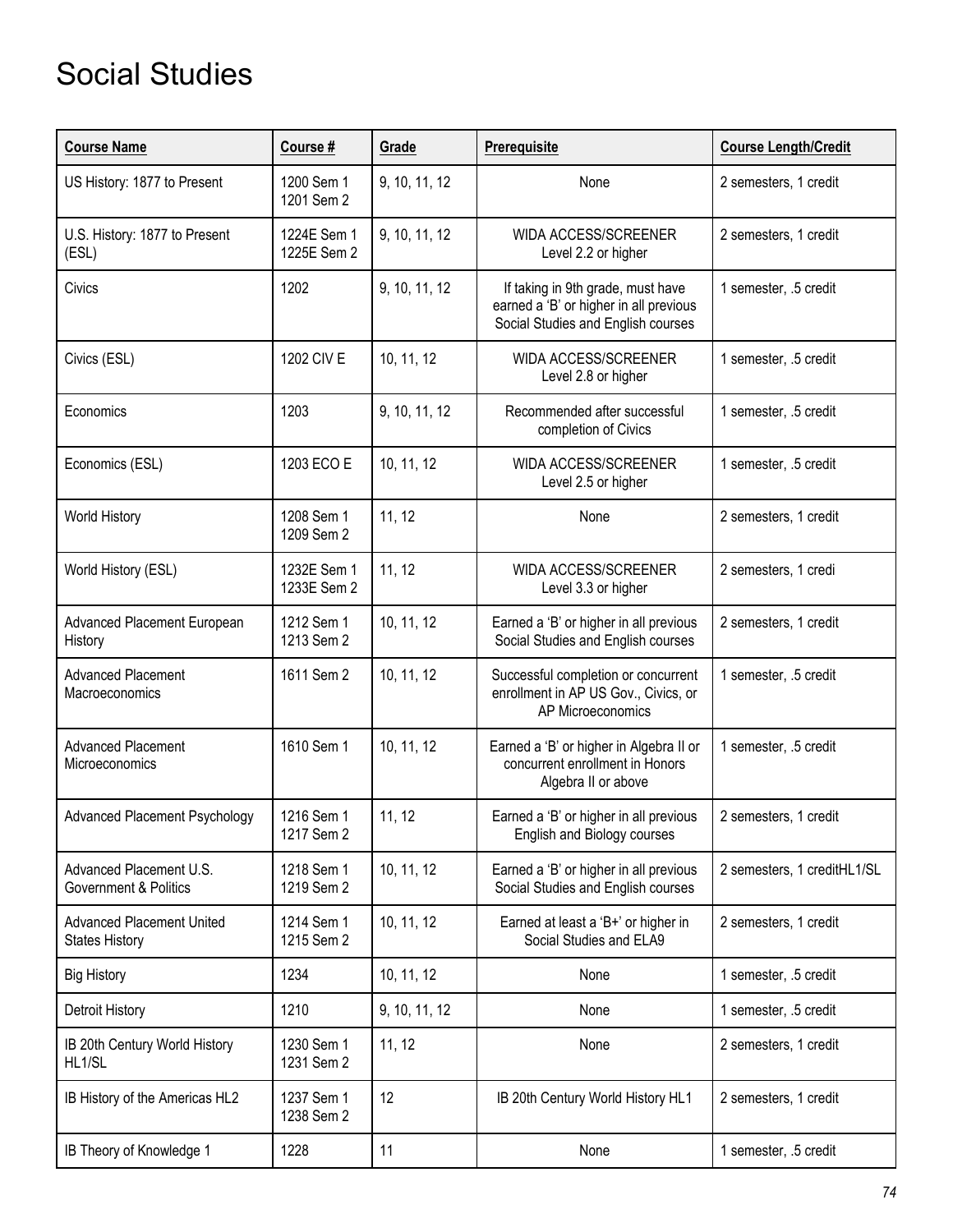| <b>Course Name</b>                                    | Course # | Grade      | <b>Prerequisite</b>      | <b>Course Length/Credit</b> |
|-------------------------------------------------------|----------|------------|--------------------------|-----------------------------|
| (Junior Year, Semester 2)                             |          |            |                          |                             |
| IB Theory of Knowledge 2<br>(Senior Year, Semester 1) | 1229     | 12         | IB Theory of Knowledge 1 | semester, .5 credit         |
| International Relations                               | 1204     | 10, 11, 12 | None                     | semesters, .5 credit        |
| Psychology                                            | 1206     | 10, 11, 12 | None                     | semester, .5 credit         |
| Sociology                                             | 1207     | 10, 11, 12 | None                     | semester, .5 credit         |

# **United States History: 1877 to Present 1200 Semester 1 / 1201 Semester 2**

The study of United States history prepares students to take up the challenges of life in contemporary society. This full year course introduces students to the history of the United States with a focus on the post-Civil War Industrial age to the present day. Students learn about major political, cultural, and historical underpinnings of our society. Throughout this course, students analyze the causes and effects of events in the nation's past using primary and secondary sources to explore time and place in the twentieth century. Throughout the course students learn to develop important questions, conduct inquiry, and evaluate evidence. They also read a variety of historical arguments and develop skills in writing evidentiary-based arguments and historical narratives. By helping identify common and diverse strands that formed and continue to shape life in America, students develop the habits of mind essential for democratic citizenship.

# **U.S. History: 1877 to Present (ESL)**

#### **1224E Semester 1 / 1225E Semester 2**

This is a sheltered class for ESL students only. The study of United States history prepares students to take up the challenges of life in contemporary society. This full year course introduces students to the history of the United States with a focus on the post-Civil War Industrial Age to the present day. Students learn about major political, cultural, and historical underpinnings of our society. Throughout the course, students analyze how our core ideals have shaped our collective past and explore implications for the future. Students analyze the causes and effects of events in the nation's past using primary and secondary sources to explore time and place in the twentieth century. Throughout the course students learn to develop important questions, conduct inquiry, and evaluate evidence. They also read a variety of historical arguments and develop skills in writing evidentiary-based arguments and historical narratives. By helping identify common and diverse strands that formed and continue to shape life in America, students develop the habits of mind essential for democratic citizenship. Instruction is delivered using the SIOP (Sheltered Instruction Observation Protocol) method, by a SIOP-trained teacher. Recommended English proficiency level of 2.2 or higher on WIDA ACCESS/SCREENER.

# **1201 Civics**

This a one semester course that will enable students to develop the knowledge and skills necessary for active participation in a democratic society. Students will become informed citizens in regard to the principal purpose and function of their local, state and federal government. In addition the origins of the American political system are addressed, as are the roles, rights and responsibilities of United States citizens. Students will also be afforded an understanding of the major political institutions in the United States. Successful completion of this course is required for graduation

# **1202-CIV-E Civics (ESL)**

This is a sheltered class for ESL students only. This a one semester course that will enable students to develop the knowledge and skills necessary for active participation in a democratic society. Students will become informed citizens in regard to the principal purpose and function of their local, state and federal government. In addition the origins of the American political system are addressed, as are the roles, rights and responsibilities of United States citizens. Students will also be afforded an understanding of the major political institutions in the United States. Successful completion of this course is required for graduation. Instruction is delivered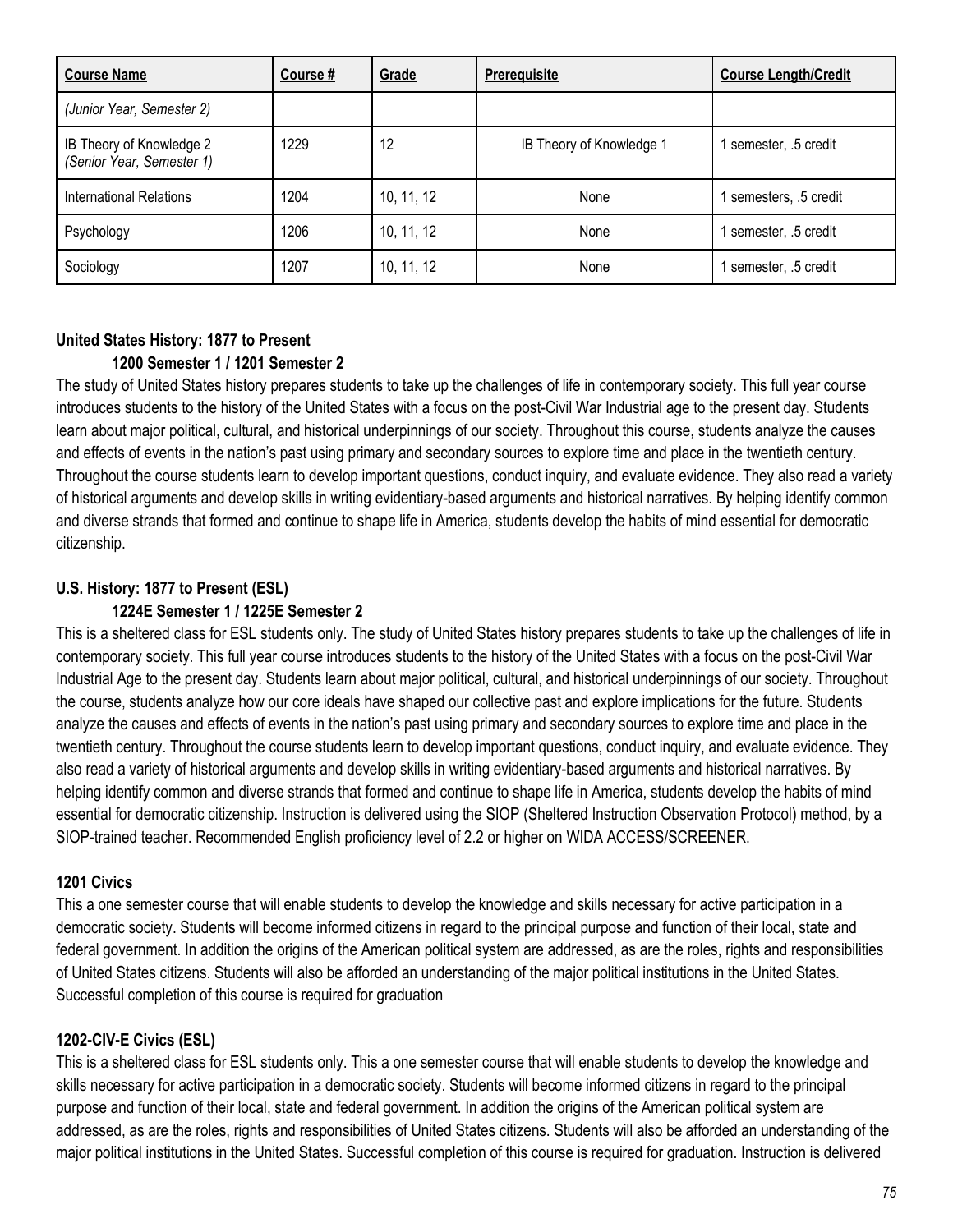using the SIOP (Sheltered Instruction Observation Protocol) method, by a SIOP-trained teacher. Recommended English proficiency level of 2.8 or higher on WIDA ACCESS/SCREENER.

#### **1203 Economics**

This is a one semester course that will introduce students to the basic tools of both microeconomic and macroeconomic analysis. Microeconomics deals with consumers, firms, markets, income distribution and personal finance and budgeting. Macroeconomics deals with national income, employment, inflation, money and the government's role in the economy. Successful completion of this course is required for graduation.

# **1203-ECO-E Economics (ESL)**

This is a sheltered class for ESL Students only. This is a one semester course that will introduce students to the basic tools of both microeconomic and macroeconomic analysis. Microeconomics deals with consumers, firms, markets, income distribution and personal finance and budgeting. Macroeconomics deals with national income, employment, inflation, money and the government's role in the economy. Successful completion of this course is required for graduation. Instruction is delivered using the SIOP (Sheltered Instruction Observation Protocol) method, by a SIOP-trained teacher. Recommended English proficiency level of 2.5 or higher on WIDA ACCESS/SCREENER.

# **World History, 300 C.E. to Present**

#### **1208 Semester 1 / 1209 Semester 2**

This course explores the interactions of civilizations from the decline of ancient empires through a study of the impact of globalization. Particular attention to the interaction of civilizations through war, trade, expansion, and other relationships will take precedence over a specific nation by nation study of the world. As a class, we will study the major themes, trends, and transitions that established the global world of today. We will conclude first semester by examining the Industrial Revolution and how that global phenomenon encouraged global interaction. Second semester begins with the development of nation-states and ends with an analysis of the current state of global interaction.

# **World History (ESL)**

#### **1232E Semester 1 / 1233E Semester 2**

#### How did societies, networks, and transitions impact globalization?

This is a sheltered class for ESL students only. This course explores the interactions of civilizations from the decline of Ancient Empires through the current debate about globalization. Particular attention to the interaction of civilizations through war, trade, expansion, and other relationships will take precedence over a specific nation by nation study of the world. The interaction of people became increasingly important through a system of societies, networks and transitions, as the world of societies modernized and becomes increasingly global. As a class we will study the major themes, trends, and transitions. We will conclude the first semester by examining a global phenomenon that dramatically changed the way of life, the Industrial Revolution. Second semester picks back up with the global revolutions and concludes with a study of the current state of globalization. Instruction is delivered using the SIOP (Sheltered Instruction Observation Protocol) method, by a SIOP-trained teacher. Recommended English proficiency level of 3.3 or higher on WIDA ACCESS/SCREENER.

# **Advanced Placement European History**

#### **1212 Semester 1 / 1213 Semester 2**

The average person looks at history and labels it, but historians look at history and learn from it. If we are to take that approach with our European History class what can we learn? While employing the historical process, we will ask, "Why Europe?" Each period of European history offers its own answer to this question. Our task, this year, is to find those answers and piece together an account of European history. In this way we will develop (a) an understanding of some of the principal themes in modern European history, (b) an ability to analyze historical evidence and historical interpretation, (c) an ability to apply historical skills to that analysis such as significance, cause and effect, change over time, and continuity and change, and (d) an ability to express historical understanding in writing. Summer Reading will be given in June.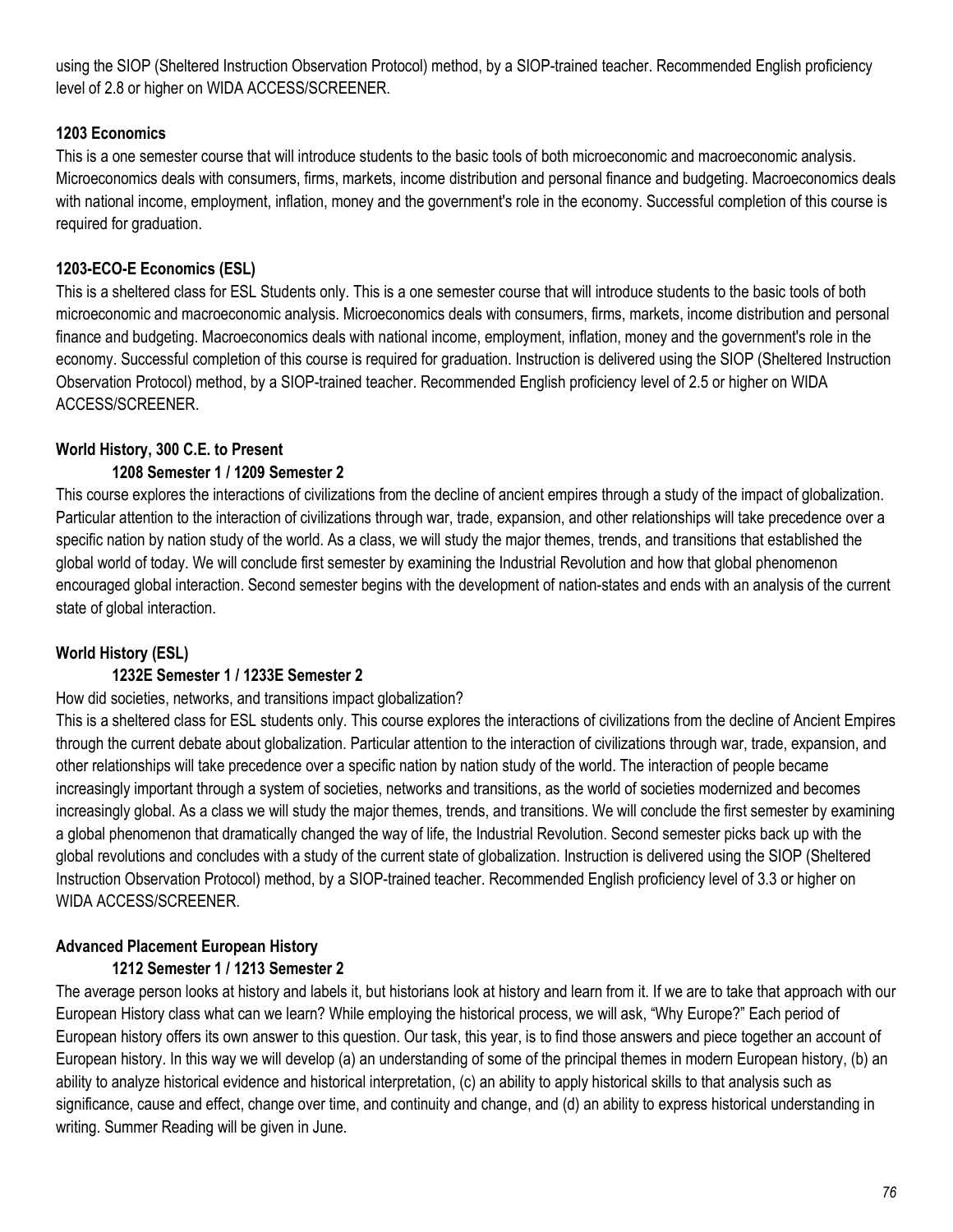# **Advanced Placement Macroeconomics**

# **1611 Semester 2**

This is a one semester, college level course that will give students a thorough understanding of the principles of economics that apply to an economic system as a whole. The course places particular emphasis on the study of national income and price-level determination, and also develops students' familiarity with economic performance measures, the financial sector stabilization policies, economic growth, and international economics. *\*Graduation requirement can be obtained by either taking general economics only, taking both AP Courses or taking one AP and one general economics. This class is recommended for juniors and seniors. Sophomores may enroll but do so understanding that the workload and content are both college level and pace.*

# **Advanced Placement Microeconomics**

# **1610 Semester 1**

This is a one semester, college level course that will give students a thorough understanding of the principles of economics that apply to the functions of individual decision makers, both consumers and producers, within the economic system. It places primary emphasis on the nature and functions of product markets and includes the study of factor markets and the role of government in promoting greater efficiency and equity in the economy. *\*Graduation requirement can be obtained by either taking general economics only, taking both AP Courses or taking one AP and one general economics. This class is recommended for juniors and seniors. Sophomores may enroll but do so understanding that the workload and content are both college level and pace.*

# **Advanced Placement Psychology**

# **1216 Semester 1 / 1217 Semester 2**

AP Psychology studies the behaviors and mental processes of human beings and other animals in a systematic and scientific manner, and is designed to be the equivalent of an introductory college psychology course. Students are encouraged to take the College Board's Advanced Placement Exam (there is an examination fee). Units of study include: scientific foundations of psychology, biological bases of behavior, sensation and perception, learning, cognitive psychology, developmental psychology, motivation, emotion, and personality, clinical psychology, and social psychology. Students will develop the skills necessary to be successful on the Advanced Placement exam in Psychology.

# **Advanced Placement U.S. Government & Politics 1218 Semester 1 / 1219 Semester 2**

Contribution to an enlightened and engaged citizenry, the foundation for democratic societies, is the primary objective of this course. Throughout the year, students will thoughtfully analyze a wide array of sources seeking to better understand the workings of the American political system. Through class lectures, readings, discussions and simulations for each unit students will be able to:

- 1. Understand the nature and function of American government, including key documents, leaders and laws.
- 2. Express in written and oral form, arguments and analyses regarding recurrent themes of the American political system over time, as well as of contemporary relevance
- 3. Use political science as a discipline to further a more complete understanding of American government and politics.
- 4. Maximize their scores on the end of the year AP examination.

*(Graduation Credit can be earned by taking general civics or a full year of AP US Government & Politics)*

# **Advanced Placement United States History**

# **1214 Semester 1 / 1215 Semester 2**

For AP U.S. History, students become historians for the year. In the course, which covers two semesters, students make arguments about the past as they learn the content of America's amazing story. In doing so, students practice critical thinking skills that are needed on the AP exam and beyond. Coursework is the equivalent of an introductory college history course. Students will read, analyze historical sources, discuss and debate, take lecture notes, present lessons to the class, work collaboratively, and write Essays.

# **1234 Big History**

Big History weaves evidence and insights from many scientific and historical disciplines into a single, accessible origin story- one that explores who we are, how we got here, how we are connected to everything around us, and where we may be heading. This course is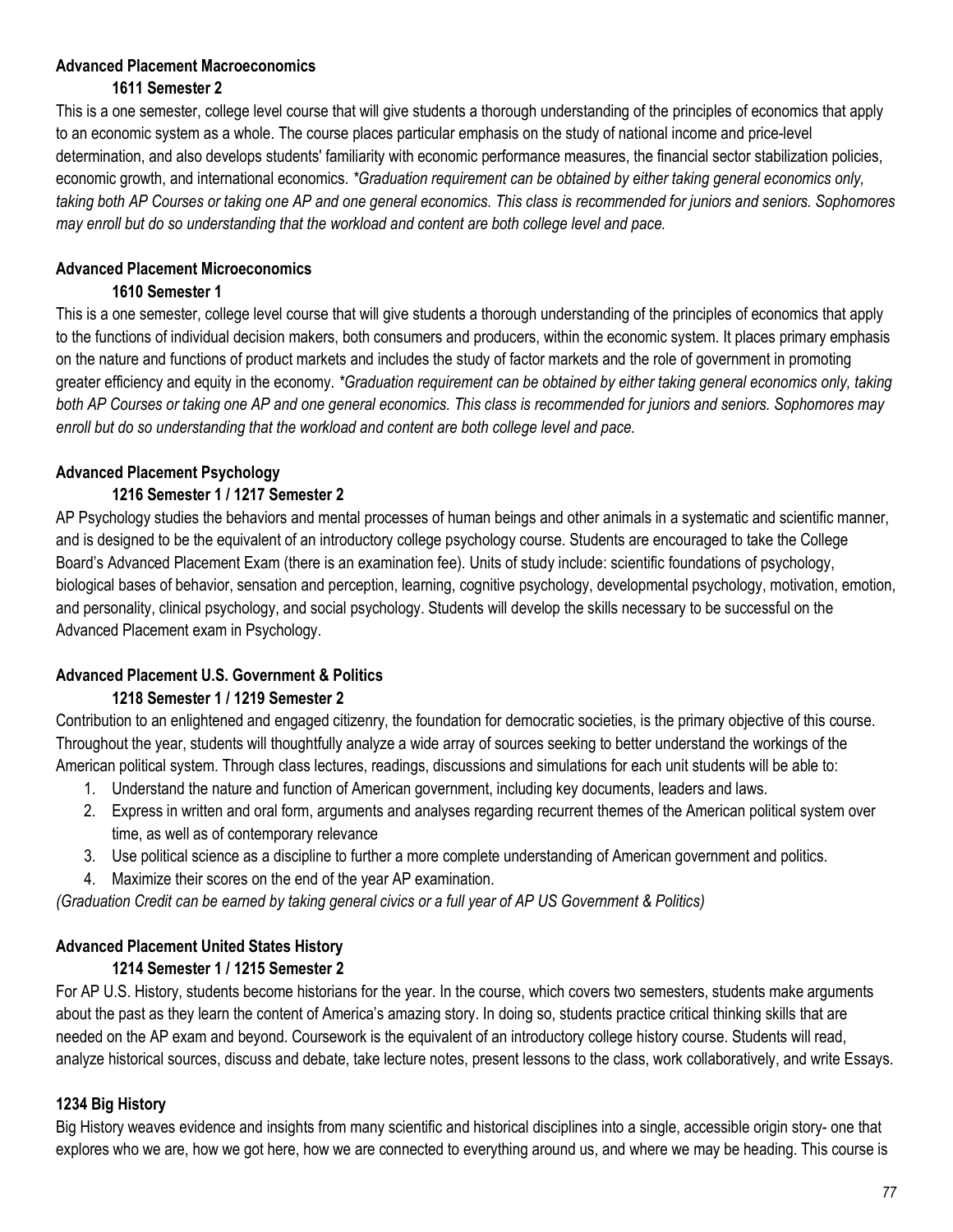a combination of both historical thinking and scientific inquiry. This course is designed to help you question the world around you and to help you draw conclusions as to who we really are.

# **1210 Detroit History**

This is a one semester course that will allow students to investigate the 300+ years of history of Michigan's largest city. Topics of study will include Detroit's role in the Underground Railroad, immigration, industrialization and the automobile, World War 2, Motown, race riots, and the 21st century revival of the city. By the end of the course, students will develop their own service project and make a real impact on their local community (and earn community service hours)!

# **IB 20th Century World History HL 1/SL**

#### **1230 Semester 1 / 1231 Semester 2**

IB 20th Century World History: Authoritarian States, Causes and Effects of 20th Century Wars. We will start the year by looking at the rise of communism through both the Russian Revolution and the Chinese Revolution. Throughout the unit, we will look for an understanding of the authoritarian leaders that arose from the conflicts (Stalin and Mao). Unit 2 will focus on Fascism and the rise of Mussolini and Hitler. We will also be focusing on similarities and differences of their rise and consolidation of power. Unit 3 will be a study of Japanese Expansion from the Russo-Japanese War (1904-1905) to the Sino Japanese War (1937-1941). Unit 4 will look at the causes, practices and effects of WW1. White Unit 5 will analyze the causes, practices and effects of WW11. Throughout the year we will be focused on a variety of skills.

# **IB History of the Americas HL2**

# **1237 Semester 1 / 1238 Semester 2**

IB History of the Americas is a college-level course that will focus on the Americas (both North and South) during the period in which the hemisphere emerged as a world power. The course is based on a comparative, multi-perspective approach to history and focused around key historical concepts such as change, causation and significance. It involves the study of a variety of types of history, including political, economic, social and cultural, encouraging students to think historically and to develop historical skills. In this way, the course involves a challenging and demanding critical exploration of the past. Study will include units on American Imperialism, the two World Wars, and the Cold War. Students will acquire key historical skills such as research, analysis of sources, development of an academic research essay. Students will be encouraged to take the IB Exams in May for college credit.

# **IB Theory of Knowledge (TOK) 1 and 2 1228 Junior Year / 1229 Senior Year**

This course creates a framework to explore the interconnectedness of knowledge. The central course question is "How do we know what we know?" Through the investigation of this question, students will explore how we gain, categorize and judge knowledge, as well as how we handle the complexity of and contradiction within knowledge. Students will become aware of their own thinking and recognize the implication of how we value knowledge in our increasingly interconnected world. This class is central to the education philosophy of the International Baccalaureate. While it is open to all 11th and 12th grade students, IB diploma candidates will begin the class 2nd semester of their junior year and complete it in the 1st semester of their senior year.

# **1204 International Relations**

Making sense of a world seemingly in turmoil is the best way to describe International Relations. The study of diplomatic history, conflict and compromise, and world geography, students will work collaboratively to examine and analyze past and current events. Working through the lens of America's role in the post-9/11 world, this course offers a variety of opportunities for the student to explore the global challenges facing humanity today.

# **1206 Psychology**

Psychology is the scientific study of behavior and mental processes. Answers to the questions "Why do we do what we do?" and "Why do we think the way we think?" will be discovered through basic psychological principles, concepts and theories. Topics include History/Research; Biopsychology; Developmental Psychology; Cognitive Psychology; Abnormal Psychology; and Social Psychology.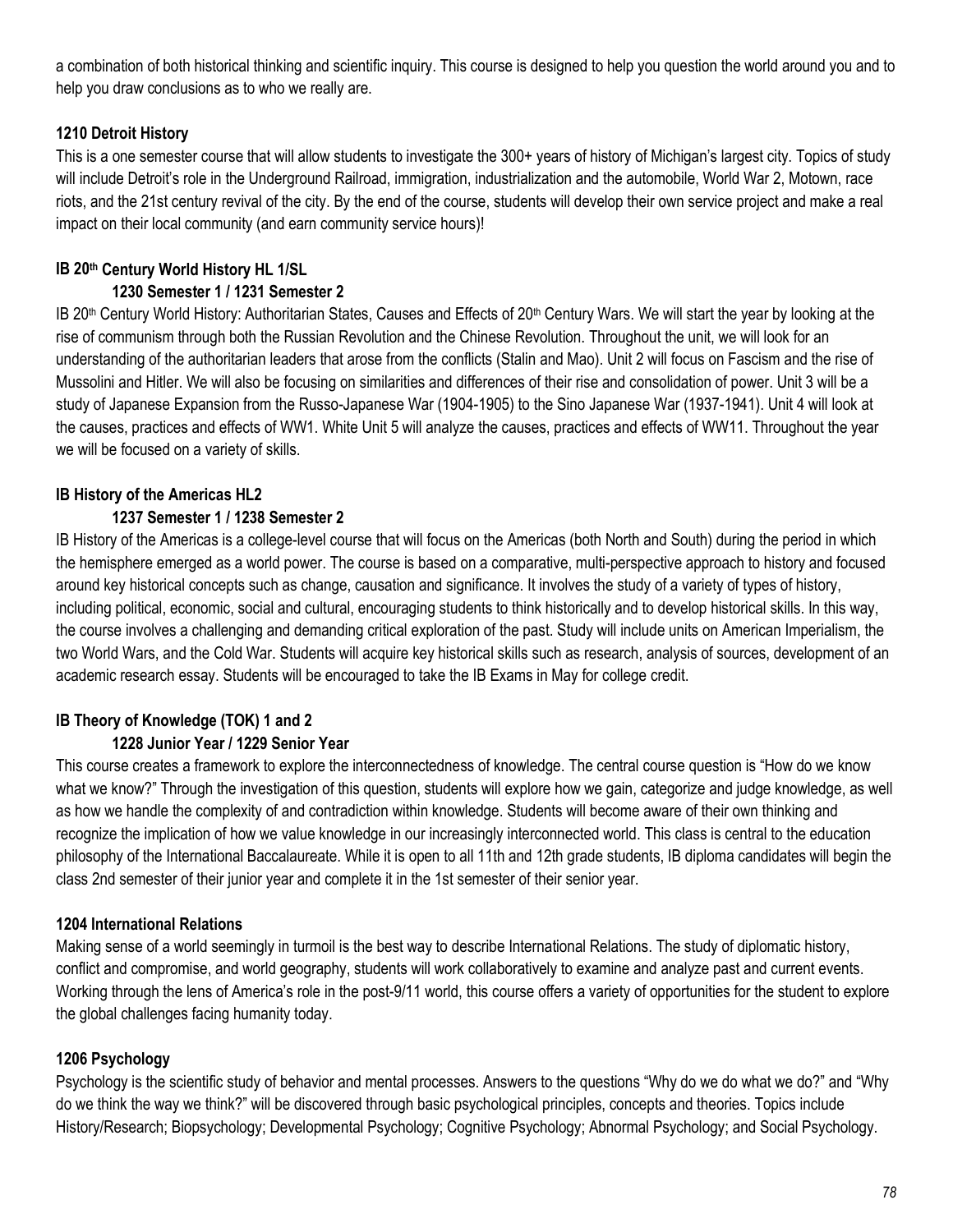Students will be engaged in a wide variety of activities, including research projects, presentations, hands-on activities, skits, discussions, and note taking.

# **1207 Sociology**

Sociology explores whether our individual beliefs, values, skills, achievements and circumstances are a result of our own personal ambitions/choices or whether the larger social, cultural, political, and economic forces that surround us shape us to a larger extent. Units of exploration include the history of Sociology and the Sociological Perspective, Social Research Methods, Group Behavior, Culture, Social Stratification, Race, and Gender. Students partake in social research, in-depth discussions, presentations, note taking, small group projects and a pen pal project with students at Academy of the Americas in Southwest Detroit.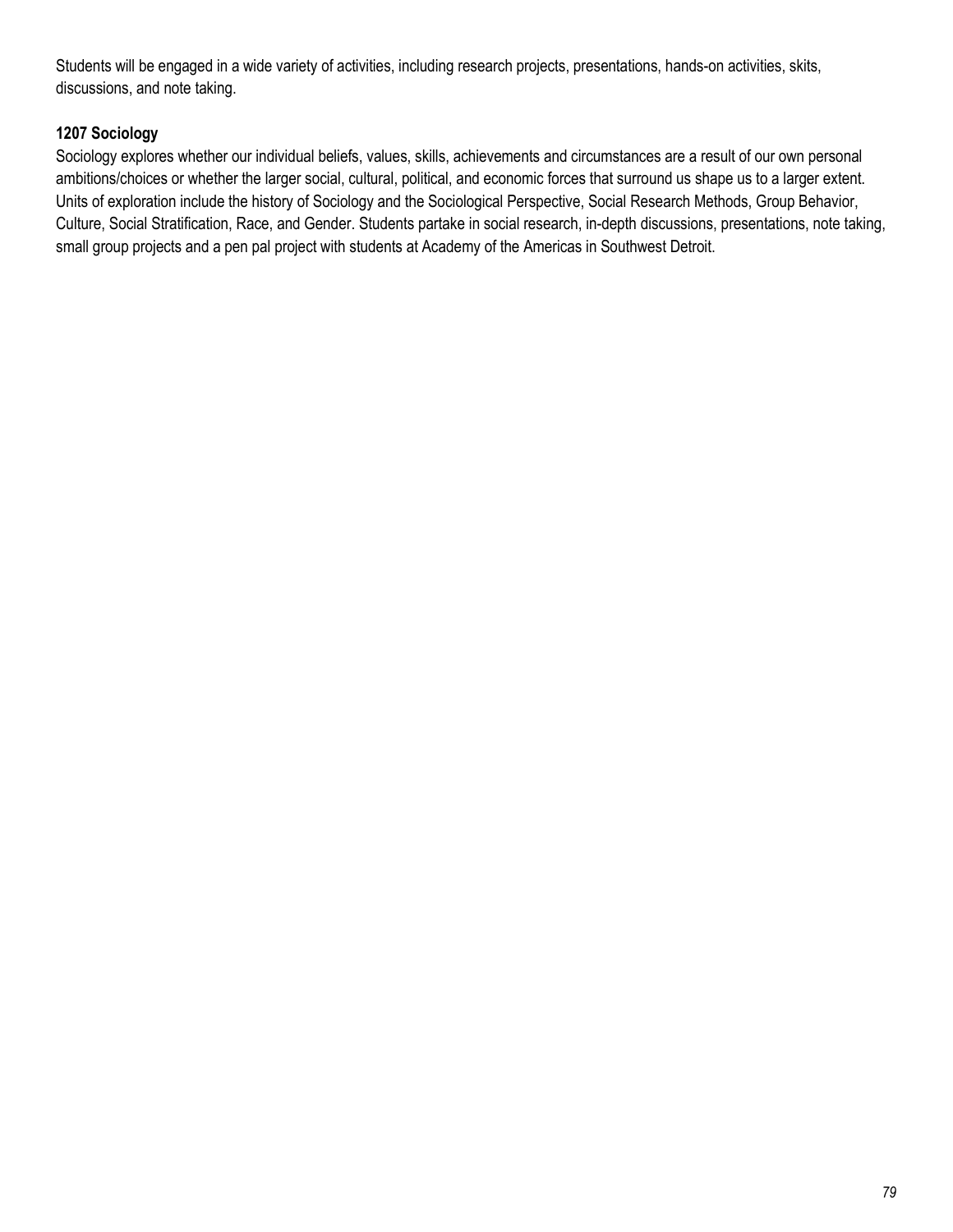# Special Services

Novi High School offers a Continuum of Services through co-teaching and co-departmental classes where students are supported to meet the Michigan Merit Curriculum.

Co-taught classes provide student instruction from two highly qualified teachers in a given subject matter, at 100% of the curriculum.

Co-departmental classes provide student instruction from two highly qualified teachers in a given subject matter, with a paced, accommodated, curriculum.

Integrated Studies class provides Specially Designed Instruction from one highly qualified special education teacher in the area of a student's Individual Education Plan (IEP) goals and transitional needs.

| <b>Course Name</b>         | Course#                  | Grade         | <b>Prerequisite</b>             | <b>Course Length/Credit</b> |
|----------------------------|--------------------------|---------------|---------------------------------|-----------------------------|
| <b>ERD Applied Skills</b>  | 1300 Sem 1<br>1301 Sem 2 | 9, 10, 11, 12 | Caseload Teacher Recommendation | 2 semesters, 1 credit       |
| <b>ERD General Math</b>    |                          | 9, 10, 11, 12 | Caseload Teacher Recommendation | 2 semesters, 1 credit       |
| <b>ERD General Reading</b> |                          | 9, 10, 11, 12 | Caseload Teacher Recommendation | 2 semesters, 1 credit       |
| Integrated Studies         | 1336 Sem 1<br>1354 Sem 2 | 9, 10, 11, 12 | Caseload Teacher Recommendation | 2 semesters, 1 credit       |
| Linguistics 1              | 1328 Sem 1<br>1341 Sem 2 | 9, 10, 11, 12 | Caseload Teacher Recommendation | 2 semesters, 1 credit       |
| Linguistics 2              | 1329 Sem 1<br>1330 Sem 2 | 9, 10, 11, 12 | Linguistics 1                   | 2 semesters, 1 credit       |

# **ERD Applied Skills**

# **1300 Semester 1 / 1301 Semester 2**

This course concentrates on the social skills, communication, mobility and process skills that are necessary for interacting in the local community as well as the workplace. This includes: self determination, self awareness, self advocacy, and workplace competencies. The basic structure of this course is comprised of modular, hands-on, engaging activities that focus on six key skill areas: communication, enthusiasm and attitude, teamwork, networking, problem solving and critical thinking and professionalism. In tandem, NHS Supporting staff incorporates essential post-secondary skills including, but not limited to; self-reliance, social pragmatics, and organization.

# **ERD General Math**

# **Semester 1 / Semester 2**

This course focuses on developing necessary "real world" mathematical concepts such as: time management, money, consumerism, schedules, etc. General Math is designed to help students improve numeracy so that they can use mathematics efficiently and critically to make informed decisions in their daily lives. This course will run every other year.

# **ERD General Reading**

# **1327 Semester 1 / 13226 Semester 2**

This course will focus on basic reading skills that teach comprehension strategies to support access in the General Education Curriculum, the pre-vocational setting, and within the community. Curriculum focuses on developing functional skills used to comprehend and interpret informational texts, determine fact from opinion, and to draw conclusions from the information at hand. Similarly, writing focuses on the use of technology, formulating complete and organized thoughts, as well as spelling and grammar. This course will run every other year.